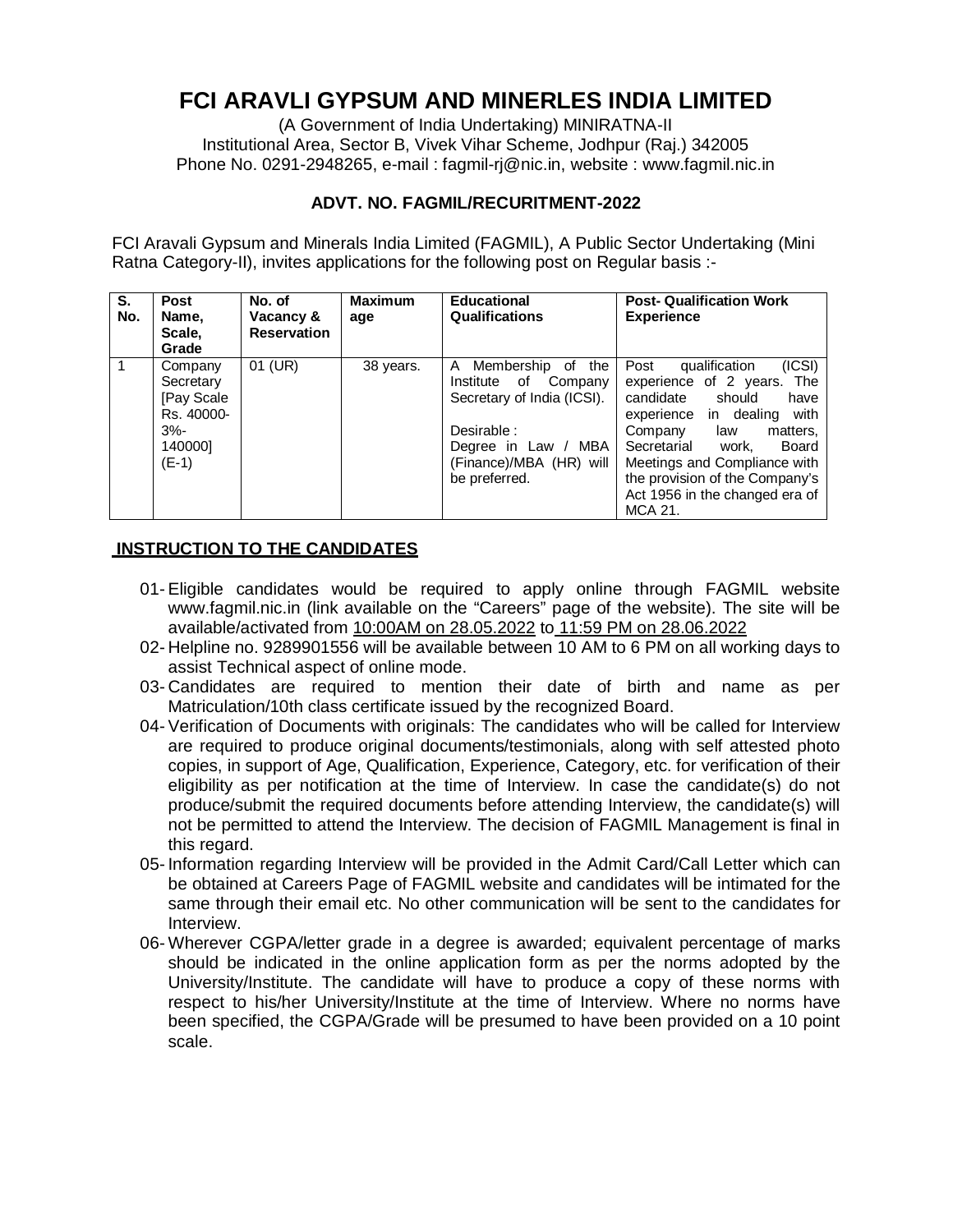## GENERAL CONDITIONS

- 1. A candidate will be considered for appointment only if his/her age is 18 years and above and below the upper age limit laid down in the job specification.
- 2. All above qualifications should be from recognized University/Institute.
- 3. Candidate working in a PSU / Govt. Organization must have worked for minimum 2 years in one level below pay scale.
- 4. Candidates should have basic knowledge of working in Computers, MS Office and relevant specialized software.
- 5. FAGMIL reserves the right to cancel/restrict/enlarge/modify/alter the requirements/recruitment process advertised, if need so arise, without issuing any further notice or assigning any reason thereto.
- 6. Submission of Applications and apparently fulfilling criteria as prescribed in the advertisement would not bestow right to be called for interview/ considered for selection process.
- 7. Maximum Age Cut-Off Shall be considered last day of the previous month in which the advertisement is being published.
- 8. Post Qualification Experience Cut-Off Shall be considered last day of the previous month in which the advertisement is being published.
- 9. Relaxation: The SC/ST/OBC(NCL)/EWS/PwD candidates who apply against unreserved (UR) posts will not be eligible for age relaxation.
- 10. Any legal proceedings in respect of any matter claim or dispute arising out of this advertisement and/or an application in response thereto can be instituted only in Jodhpur and courts/forums at Jodhpur only shall have sole and exclusive jurisdiction to try any such cause/dispute.
- 11. The selected candidate will be required to execute a Bond to serve the company for a minimum period of 03 years at the time of joining.
- 12. FAGMIL shall not be responsible for any loss of registration slip / communication letters sent, due to invalid / wrong e-mail-id / wrong postal address/postal delays/loss in transit etc.
- 13. Candidates against whom a criminal case is pending in a court of law need not apply.
- 14. The candidates employed in Govt. Department/PSU/Autonomous bodies must produce 'No Objection Certificate' at the time of Interview. In case, the candidate fails to produce the certificate his/ her candidature will not be considered.
- 15. Only Indian Nationals should apply.
- 16. Candidates who are working in the private sector should have minimum CTC of 6.26 Lakhs per annum and also attach proof of your per annum CTC along with the application.
- 17. The selection of candidate will be based on merit list drawn followed by interview. Applicant must have secured minimum overall 75% marks in Class 10<sup>th</sup>, Minimum overall 75% marks in Class  $12<sup>th</sup>$ . Merit shall thereafter be made based on marks obtained in Qualifying Degree Examination. Mark sheet of CS and membership certificate of ICSI must be attached with the application.
- 18. The candidates finally approved to be called for interview/written test shall be issued interview/written test letters.
- 19. The candidate found suitable by the Selection Committee may be informed of their result in writing or on website of the Company.
- 20. Multiple applications will be rejected summarily.
- 21. Candidates joining FAGMIL are required to produce relieving order of the previous organization at the time of joining if he/she is working in a Govt. organization to qualify the experience clause.
- 22. Any kind of canvassing for appointment will be treated as disqualification for test/interview, etc. and the application of such candidate will be cancelled without any further reference.
- 23. Selected candidates can be posted anywhere in India.
- 24. TA To and fro journey by IIIrd AC (including Rajdhani) by (Rail fare) by the shortest route (within India) will be reimbursed only to the candidates appeared before the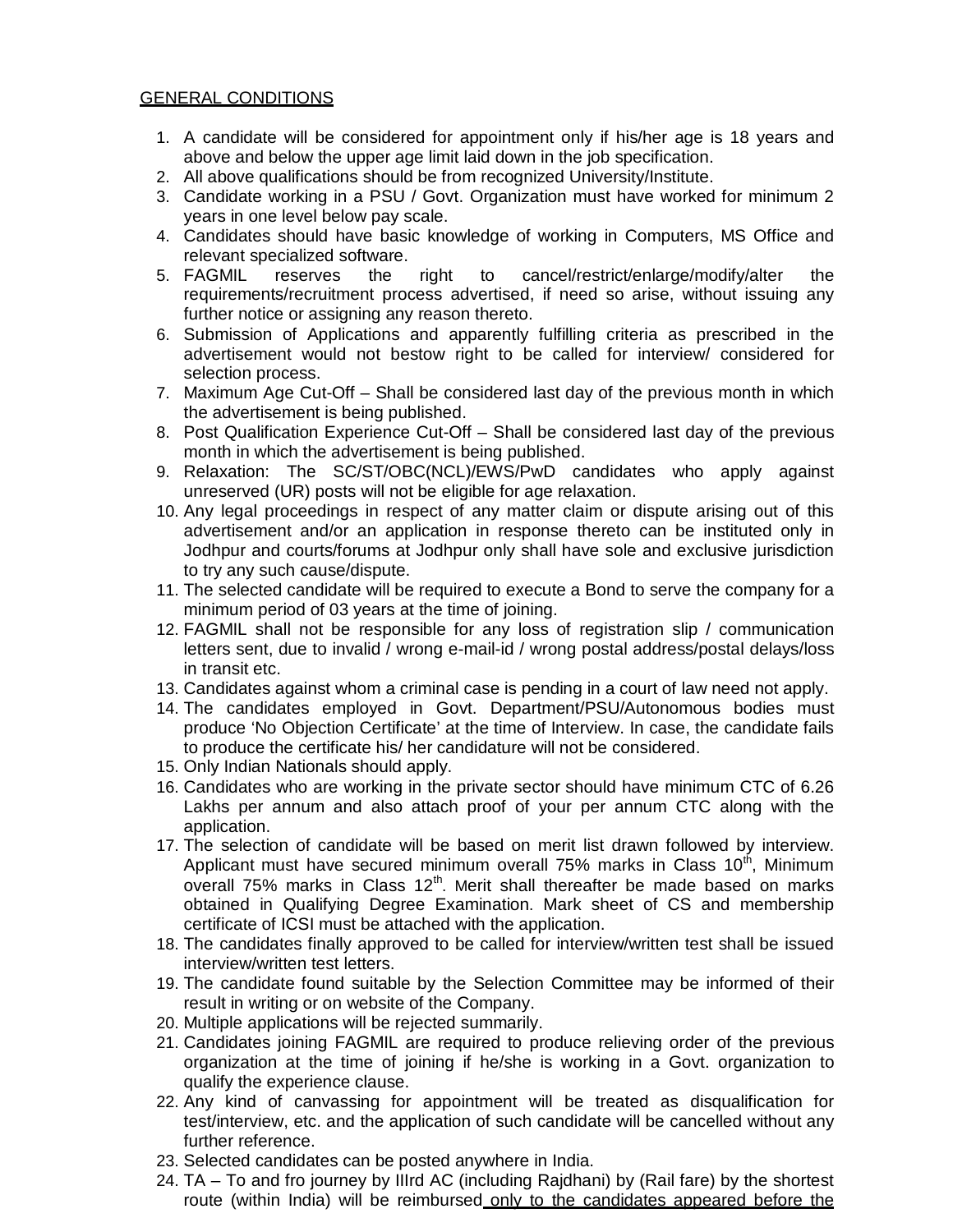Interview Board subject to production of copy of the ticket. Proforma of Travelling Allowance is available at Annexure–1 in the notification of FAGMIL website.

- 25. In case any ambiguity/dispute arises on account of interpretation in version other than English, English Version will prevail.
- 26. Applicants are advised to visit FAGMIL website time to time for subsequent Modifications/ Changes (IF ANY) w.r.t. this advertisement.

## **PROCEDURE FOR SUBMITTING OF APPLICATIONS**

- **1.** Candidate has to apply online only through online registration system of FAGMIL website i.e. [www.fagmil.nic.in](http://www.fagmil.nic.in)**.** No other means / mode of applications i.e. manual/ paper application/ application sent through e-mail shall be accepted.
- **2.** While applying, the applicant must ensure that he/she fulfills the eligibility and other norms as mentioned in the advertisement, as on the specified dates. In case it is detected at any stage of recruitment/selection that a candidate does not fulfill the eligibility norms and/or that he/she has furnished any incorrect information or has suppressed any material fact(s), his/her candidature will automatically stand cancelled. If any of the above discrepancy(s) is/are detected even after appointment, his/her services are liable to be terminated without any notice.
- **3.** Email ID While applying online, candidate should ensure to have Email ID ( which must be valid for at least one year from the date of application).
- **4.** Application Fees Candidates are required to make online payment of Rs.472/- for General, OBC & EWS and Rs.236/- for SC/ST including GST charge through Net Banking/Debit Card/Credit Card/Bank Transfer. Candidates should submit their SC/ST Certificate issued by Competent Authority in the prescribed format along with the application form, in support of fee relaxation. If the SC/ST certificate has been issued in a language other than English/Hindi, the candidates will be required to submit a self certified translated copy of the same either in English or Hindi.

General Manager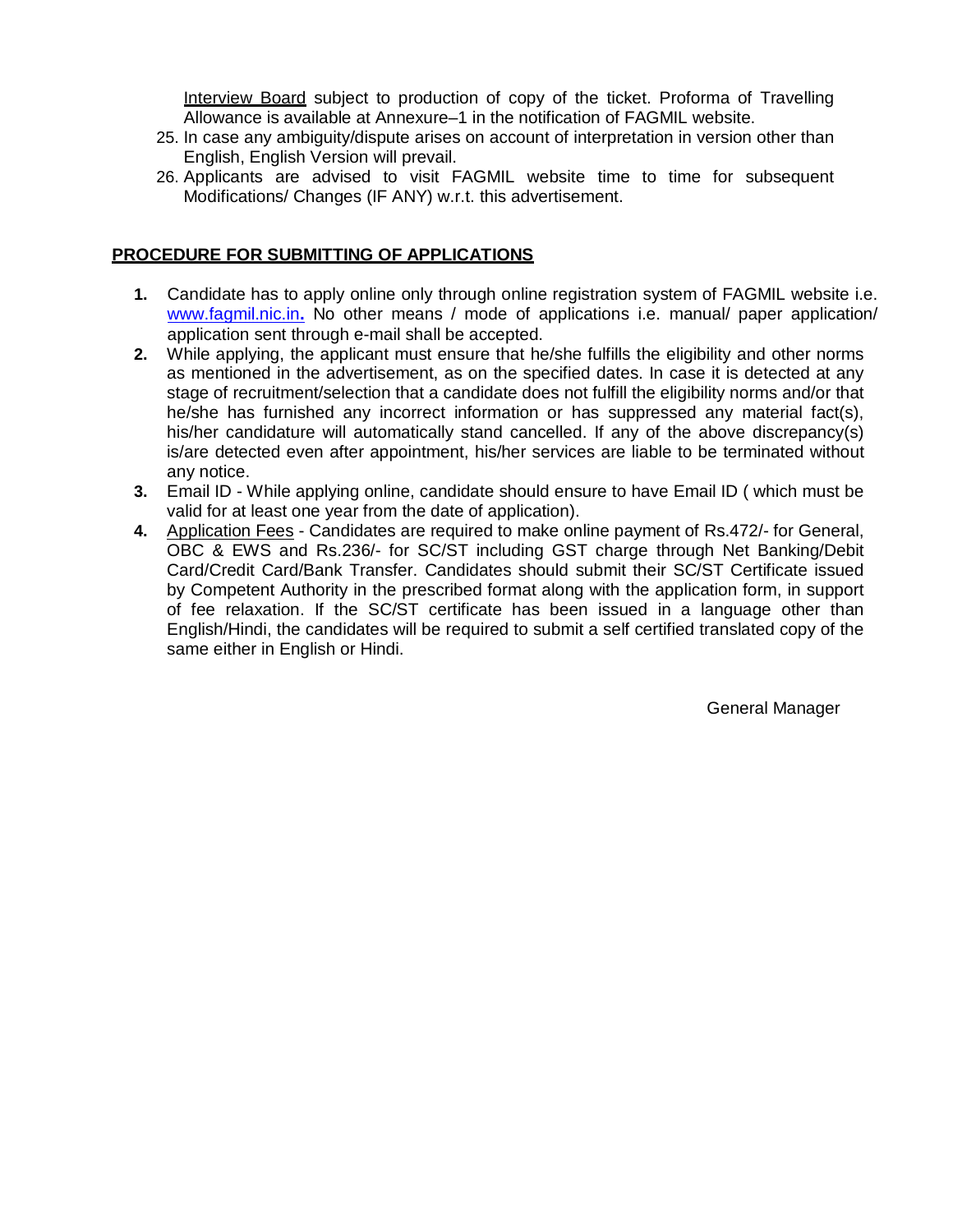## **FCI ARAVLI GYPSUM AND MINERLES INDIA LIMITED**

(A Government of India Undertaking)

Institutional Area, Sector B, Vivek Vihar Scheme, Jodhpur (Raj.) 342005

|        | FORM FOR CLAIMING TA FOR ATTENDING INTERVIEW AGAINST EMPLOYMENT<br>NOTIFICATION NO.<br>(TO BE FILLED IN CAPITAL LETTERS ONLY)                                                                                                                                                                                                                                                                     | FOR THE POST OF                       | ON                                                                                    |
|--------|---------------------------------------------------------------------------------------------------------------------------------------------------------------------------------------------------------------------------------------------------------------------------------------------------------------------------------------------------------------------------------------------------|---------------------------------------|---------------------------------------------------------------------------------------|
|        |                                                                                                                                                                                                                                                                                                                                                                                                   |                                       |                                                                                       |
| 1.     | Name*                                                                                                                                                                                                                                                                                                                                                                                             |                                       |                                                                                       |
|        | (In Block Letters)                                                                                                                                                                                                                                                                                                                                                                                |                                       |                                                                                       |
| 2.     | Postal/Mailing Address*                                                                                                                                                                                                                                                                                                                                                                           |                                       |                                                                                       |
|        | As indicated in the call letter                                                                                                                                                                                                                                                                                                                                                                   |                                       |                                                                                       |
| 3.     | Name of Airport/Railway Station*                                                                                                                                                                                                                                                                                                                                                                  |                                       |                                                                                       |
|        | Nearest to any place of residence                                                                                                                                                                                                                                                                                                                                                                 |                                       |                                                                                       |
| 4.     | Mode of Travel and actual Class*                                                                                                                                                                                                                                                                                                                                                                  |                                       |                                                                                       |
|        | by which travelled                                                                                                                                                                                                                                                                                                                                                                                |                                       |                                                                                       |
| 5.     | Amount of Air/Rail/Bus Fare Paid*                                                                                                                                                                                                                                                                                                                                                                 |                                       |                                                                                       |
| 6.     | Details of return journey*                                                                                                                                                                                                                                                                                                                                                                        |                                       |                                                                                       |
|        | (indicate anticipated amount)                                                                                                                                                                                                                                                                                                                                                                     |                                       |                                                                                       |
| 7.     | Bank Account No.*                                                                                                                                                                                                                                                                                                                                                                                 |                                       |                                                                                       |
| 8.     | Name of the Account holder*                                                                                                                                                                                                                                                                                                                                                                       |                                       |                                                                                       |
| 9.     | Bank and Branch Name*                                                                                                                                                                                                                                                                                                                                                                             |                                       |                                                                                       |
|        | 10. IFSC Code*                                                                                                                                                                                                                                                                                                                                                                                    |                                       |                                                                                       |
|        | * All fields are mandatory                                                                                                                                                                                                                                                                                                                                                                        |                                       |                                                                                       |
| Place: | Certified that the journey has been undertaken in connection with the Interview. I am not availing of any<br>TA concession from any other source. I am also not availing of a free Air Ticket/Railway Pass concession<br>voucher for this journey. I request that my claim of Rs.<br>Air/Rail/Bus fare from my place of residence to_________________________________<br>amount reimbursed to me. | Total Amount Claimed Rs.<br>may<br>be | (TO AND FRO JOURNEY)<br>being<br>admitted<br>the<br>and<br>Signature of the Candidate |
| Date:  |                                                                                                                                                                                                                                                                                                                                                                                                   |                                       |                                                                                       |
|        |                                                                                                                                                                                                                                                                                                                                                                                                   | For Office Use only                   |                                                                                       |
|        |                                                                                                                                                                                                                                                                                                                                                                                                   |                                       |                                                                                       |
|        |                                                                                                                                                                                                                                                                                                                                                                                                   |                                       |                                                                                       |
|        |                                                                                                                                                                                                                                                                                                                                                                                                   |                                       | Manager (Personnel)                                                                   |
|        |                                                                                                                                                                                                                                                                                                                                                                                                   | <b>Receipt</b>                        |                                                                                       |
|        |                                                                                                                                                                                                                                                                                                                                                                                                   |                                       |                                                                                       |
|        |                                                                                                                                                                                                                                                                                                                                                                                                   |                                       |                                                                                       |
|        | <u> 1989 - Johann Barnett, fransk politiker (d. 1989)</u>                                                                                                                                                                                                                                                                                                                                         |                                       |                                                                                       |

Signature of the Candidate